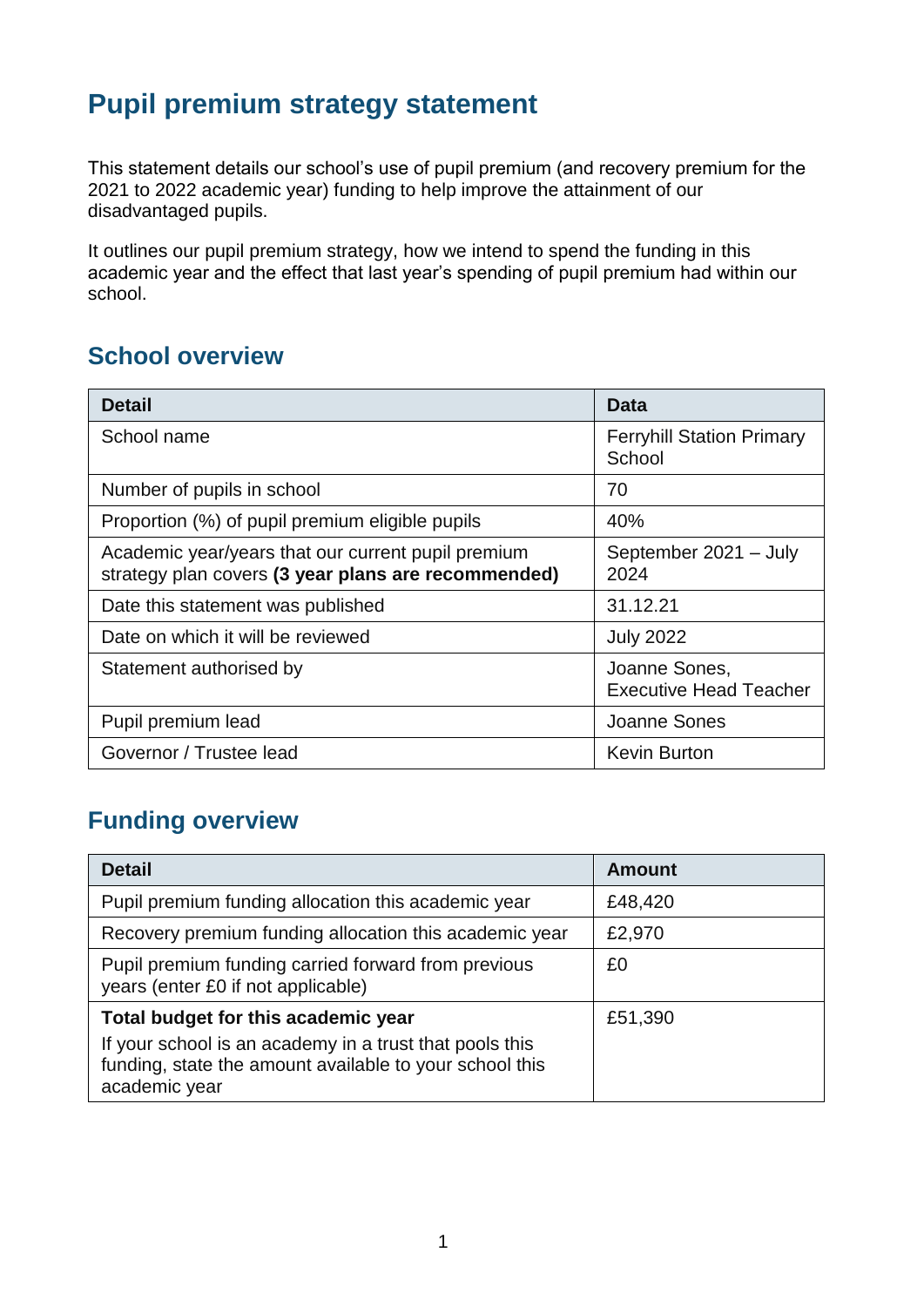# **Part A: Pupil premium strategy plan**

#### **Statement of intent**

Our intention is that all pupils, irrespective of their background or the challenges they face, make good progress and achieve high attainment across all subject areas. The focus of our pupil premium strategy is to support disadvantaged pupils to achieve that goal, including progress for those who are already high attainers.

We will consider the challenges faced by vulnerable pupils, such as those who have a social worker and young carers. The activity we have outlined in this statement is also intended to support their needs, regardless of whether they are disadvantaged or not.

High-quality teaching is at the heart of our approach, with a focus on areas in which disadvantaged pupils require the most support. To this end, resources are invested in staff training and curriculum review. High quality first teaching and a carefully planned curriculum is proven to have the greatest impact on closing the disadvantage attainment gap and at the same time will benefit the non-disadvantaged pupils in our school. Implicit in the intended outcomes detailed below, is the intention that non-disadvantaged pupils' attainment will be sustained and improved alongside progress for their disadvantaged peers.

Our strategy is also integral to wider school plans for education recovery, notably in its targeted support, using teacher and teaching assistants, for pupils whose education has been worst affected, including non-disadvantaged pupils. It is our belief that improving reading is the foundation for improved educational outcomes across the curriculum. This includes both phonics and reading comprehension. We also believe that diagnostic assessment of maths and reading, followed by activities adapted to meet the needs of individual children, will support all learners, including those who are disadvantaged, in closing attainment gaps caused by Covid disruption as well as other forms of disadvantage.

Our approach will be responsive to common challenges and individual needs, rooted in robust diagnostic assessment, not assumptions about the impact of disadvantage. The approaches we have adopted complement each other to help pupils excel. To ensure they are effective we will:

- ensure disadvantaged pupils are challenged in the work that they're set
- act early to intervene at the point need is identified
- adopt a whole school approach in which all staff take responsibility for disadvantaged pupils' outcomes and raise expectations of what they can achieve

#### **Challenges**

This details the key challenges to achievement that we have identified among our disadvantaged pupils.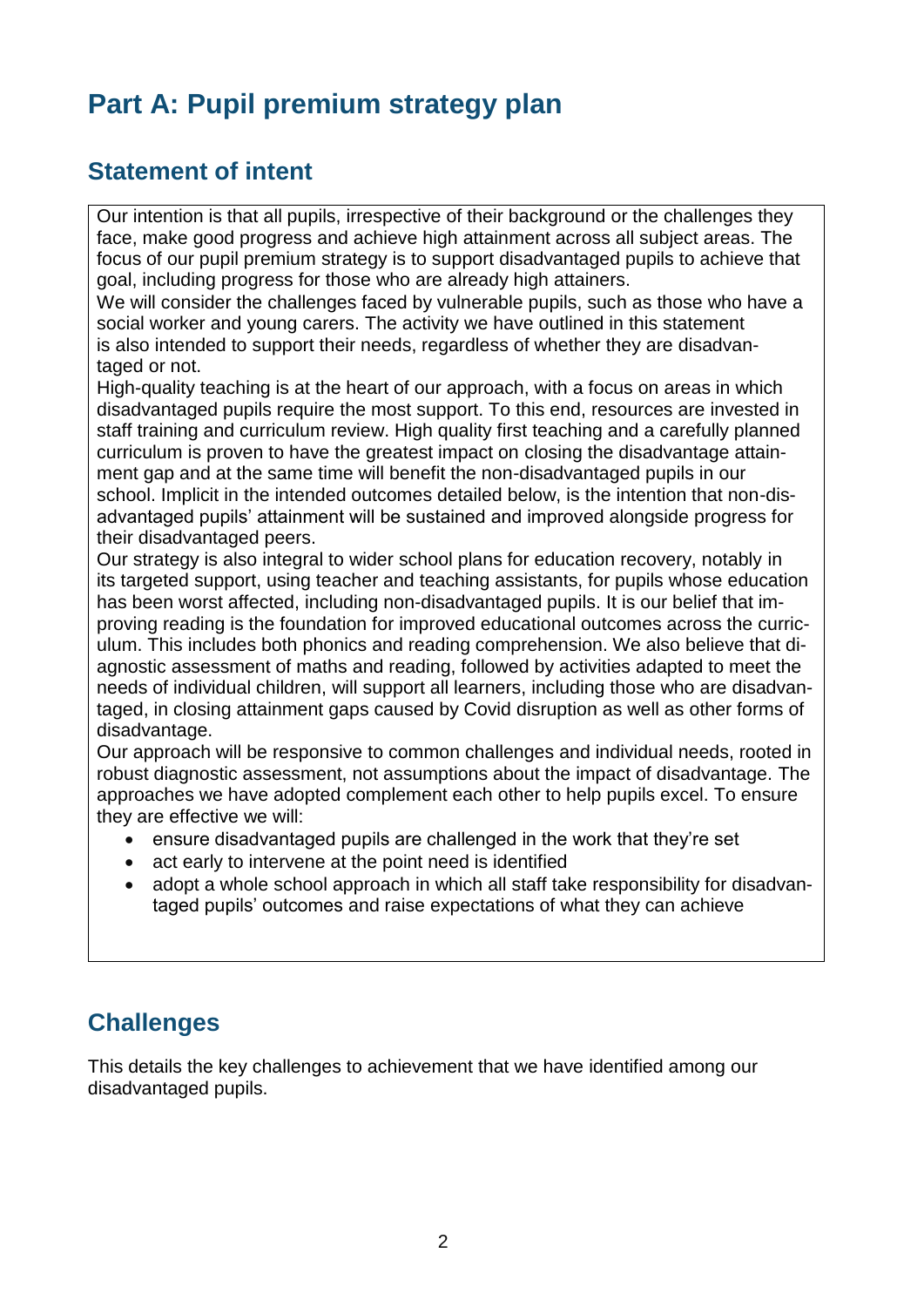| <b>Challenge</b><br>number                  | <b>Detail of challenge</b>                                                                                                                                                                                                                                                                                                                                                                                                                            |
|---------------------------------------------|-------------------------------------------------------------------------------------------------------------------------------------------------------------------------------------------------------------------------------------------------------------------------------------------------------------------------------------------------------------------------------------------------------------------------------------------------------|
| 1<br>Vocabulary<br>development<br>and oracy | Assessments and observations indicate that children start school with low<br>levels of oracy and limited vocabulary. Our understanding of this is that<br>children often have limited experiences outside of school and also limited<br>access to good quality books and stories. Children also come to school with<br>particular 'Americanisms', which would indicate that they spend significant<br>periods of time watching television or tablets. |
| $\overline{2}$<br>Phonics                   | Issues identified above can present as speech and language difficulties which<br>can impact on how well children are able to access and progress in phonics<br>teaching. Some children are also not supported to mature and progress in<br>line with expected milestones, for example, using 'dummies' beyond the age<br>expected and self-care skills. This can impact children's readiness and ability<br>to access phonics.                        |
| 3<br>Attendance                             | Pockets of poor attendance can impede progress. This has been<br>exacerbated by the pandemic, when is has been challenging to secure good<br>attendance for some anxious families. Covid has also legitimately impacted<br>attendance when children have needed to isolate. Covid related staff<br>attendance issues has also impacted progress.                                                                                                      |
| 4<br><b>Motor Skills</b>                    | The pandemic would appear to have impacted children's motor skills which<br>can make writing challenging. This is possibly because children were unable<br>to take part in normal activities for significant amounts of time, such as<br>visiting the park or having access to activities in school designed to support<br>motor skills development.                                                                                                  |
| 5<br>Writing                                | All of the above impacts children's writing. They need high quality teaching<br>with an exposure to high quality literature, development of their<br>understanding of spelling and grammar and to have stimulating contexts for<br>writing.                                                                                                                                                                                                           |
| 6<br>Maths                                  | Disruption caused by the pandemic has impacted children's understanding of<br>number and the number system. We can see this through teacher<br>assessments.                                                                                                                                                                                                                                                                                           |
| $\overline{7}$<br>Reading                   | In order to access the wider curriculum, children need to be taught how to<br>decode (phonics etc) and how to understand what they read. They need to<br>read a wide range of fiction and non-fiction books and when reading them<br>independently, they need to be matched accurately to the children's reading<br>abilities.                                                                                                                        |

# **Intended outcomes**

This explains the outcomes we are aiming for **by the end of our current strategy plan**, and how we will measure whether they have been achieved.

| <b>Intended outcome</b>                                                       | <b>Success criteria</b>                                                                                                                                                                           |
|-------------------------------------------------------------------------------|---------------------------------------------------------------------------------------------------------------------------------------------------------------------------------------------------|
| Improved oral language skills<br>and vocabulary among disadvantaged<br>pupils | Assessments and<br>observations indicate significantly<br>improved oral language<br>among disadvantaged pupils. This is<br>evident when triangulated with other<br>sources of evidence, including |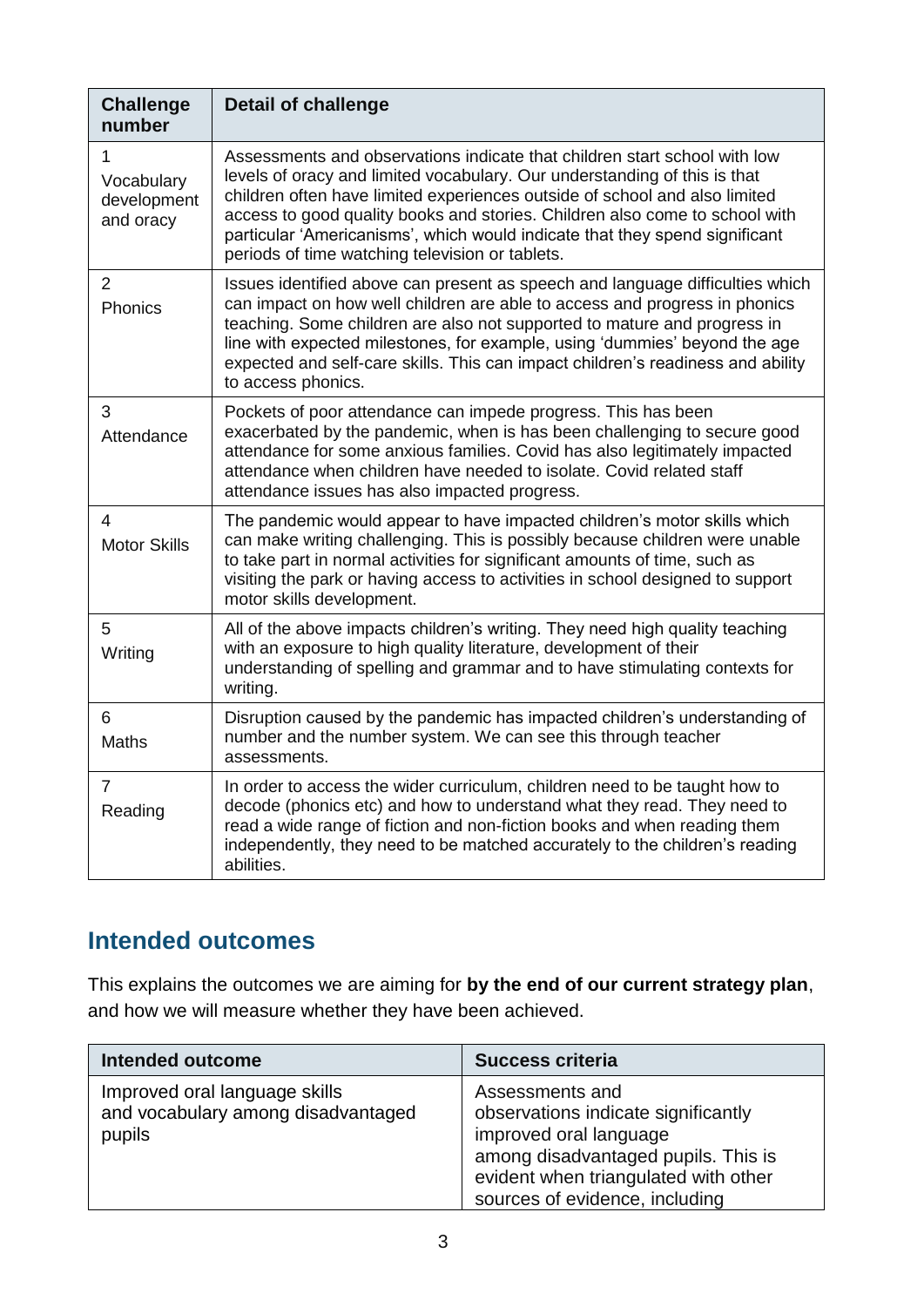|                                                                                                        | engagement in lessons, book scrutiny<br>and ongoing formative assessment.                                                                                                                                                                                                                                                                                                                                                                          |
|--------------------------------------------------------------------------------------------------------|----------------------------------------------------------------------------------------------------------------------------------------------------------------------------------------------------------------------------------------------------------------------------------------------------------------------------------------------------------------------------------------------------------------------------------------------------|
| Improved reading<br>attainment among disadvantaged pupils.                                             | KS2 reading outcomes in<br>2024/25 show that more than 80% of<br>disadvantaged pupils met the expected<br>standards.                                                                                                                                                                                                                                                                                                                               |
| Improved writing<br>attainment among disadvantaged pupils.                                             | KS2 writing teacher assessed<br>outcomes in 2024/25 show that more<br>than 80% of disadvantaged pupils<br>met the expected standards.                                                                                                                                                                                                                                                                                                              |
| Improved writing<br>attainment among disadvantaged pupils.                                             | KS2 writing outcomes in<br>2024/25 show that more than 80% of<br>disadvantaged pupils met the expected<br>standards.                                                                                                                                                                                                                                                                                                                               |
| Improved Phonics scores in Y1                                                                          | Y1 Phonics check in 22/23 shows that<br>the phonics attainment of disadvantaged<br>children is equal to others nationally and<br>in the school.                                                                                                                                                                                                                                                                                                    |
| To achieve and sustain improved<br>attendance for all pupils, particularly our<br>disadvantaged pupils | Sustained high attendance from<br>2024/25 demonstrated by:<br>the overall absence rate for all pu-<br>pils being no more than 6%, and the at-<br>tendance gap between disadvantaged<br>pupils and their non-disadvantaged<br>peers being reduced so that it is within<br>5% of others.<br>the percentage of all pupils who<br>are persistently absent being below 10%<br>and the figure among disadvantaged pu-<br>pils being within 5% of others. |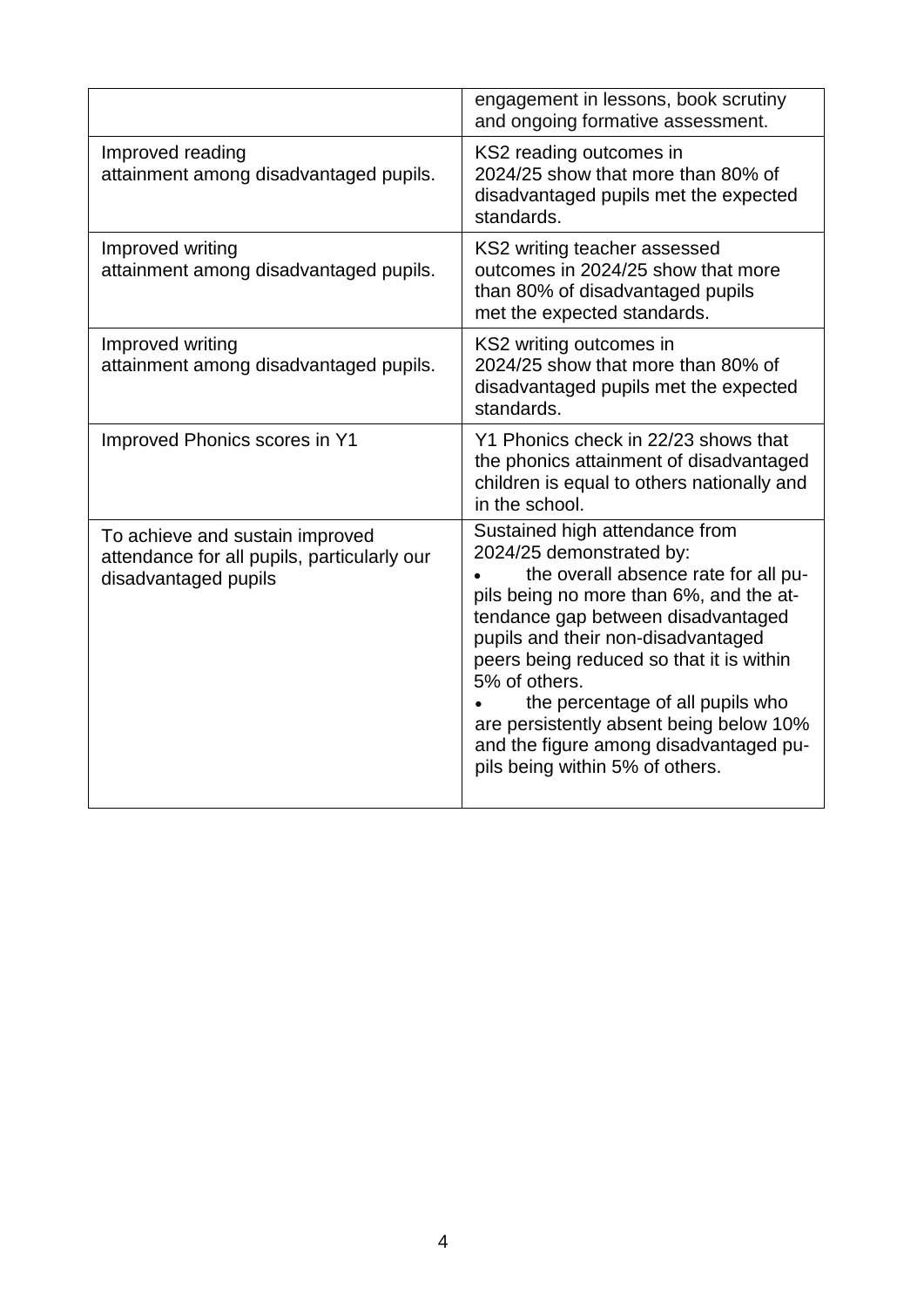# **Activity in this academic year**

This details how we intend to spend our pupil premium (and recovery premium funding) **this academic year** to address the challenges listed above.

## **Teaching (for example, CPD, recruitment and retention)**

Budgeted cost: £12,807.45

| <b>Activity</b>                                                                                                                   | Evidence that supports this approach                                                                                                                                                                                                                                                                                                                                                                                                                                                                                                                                                                                                          | <b>Challenge</b><br>number(s)<br>addressed |
|-----------------------------------------------------------------------------------------------------------------------------------|-----------------------------------------------------------------------------------------------------------------------------------------------------------------------------------------------------------------------------------------------------------------------------------------------------------------------------------------------------------------------------------------------------------------------------------------------------------------------------------------------------------------------------------------------------------------------------------------------------------------------------------------------|--------------------------------------------|
| <b>Accelerated Reader</b><br>subscription,<br>including staff<br>training (including<br>Star Maths)<br>(E1964.75)                 | Accelerated Reader and Star Maths include<br>diagnostic testing so that teachers know<br>where gaps in learning are and can<br>accurately track progress. Accelerated<br>Reader also provides teachers with a tool to<br>assess the effectiveness of their own<br>teaching of reading comprehension<br>strategies, which our school does in line<br>with Fischer Family Trust Framework for<br>Reading Comprehension.<br>Standardised tests   Assessing and<br><b>Monitoring Pupil Progress   Education</b><br><b>Endowment Foundation   EEF</b><br>Reading comprehension strategies  <br><b>EEF</b><br>(educationendowmentfoundation.org.uk) | 1, 6 and 7                                 |
| Purchase of phonically<br>matched reading<br>books and books<br>aligned to the<br><b>Accelerated Reader</b><br>programme. (£2300) | As above                                                                                                                                                                                                                                                                                                                                                                                                                                                                                                                                                                                                                                      | 1, 2 and 7                                 |
| Purchase of Freckle,<br>including<br>training $(E1312.70)$                                                                        | Freckle is an adaptive programme. It uses<br>information from children's Star Maths tests<br>to adapt activities to individual children so<br>that they can work on areas that they most<br>need to.                                                                                                                                                                                                                                                                                                                                                                                                                                          | 6                                          |
| <b>Times Table</b><br><b>Rockstars</b><br>Subscription (£100)                                                                     | TTRS supports children in learning and<br>understanding their times tables. A study<br>published by Ofsted, says pupils without<br>instant recall of multiplication tables<br>struggle at maths.                                                                                                                                                                                                                                                                                                                                                                                                                                              | 6                                          |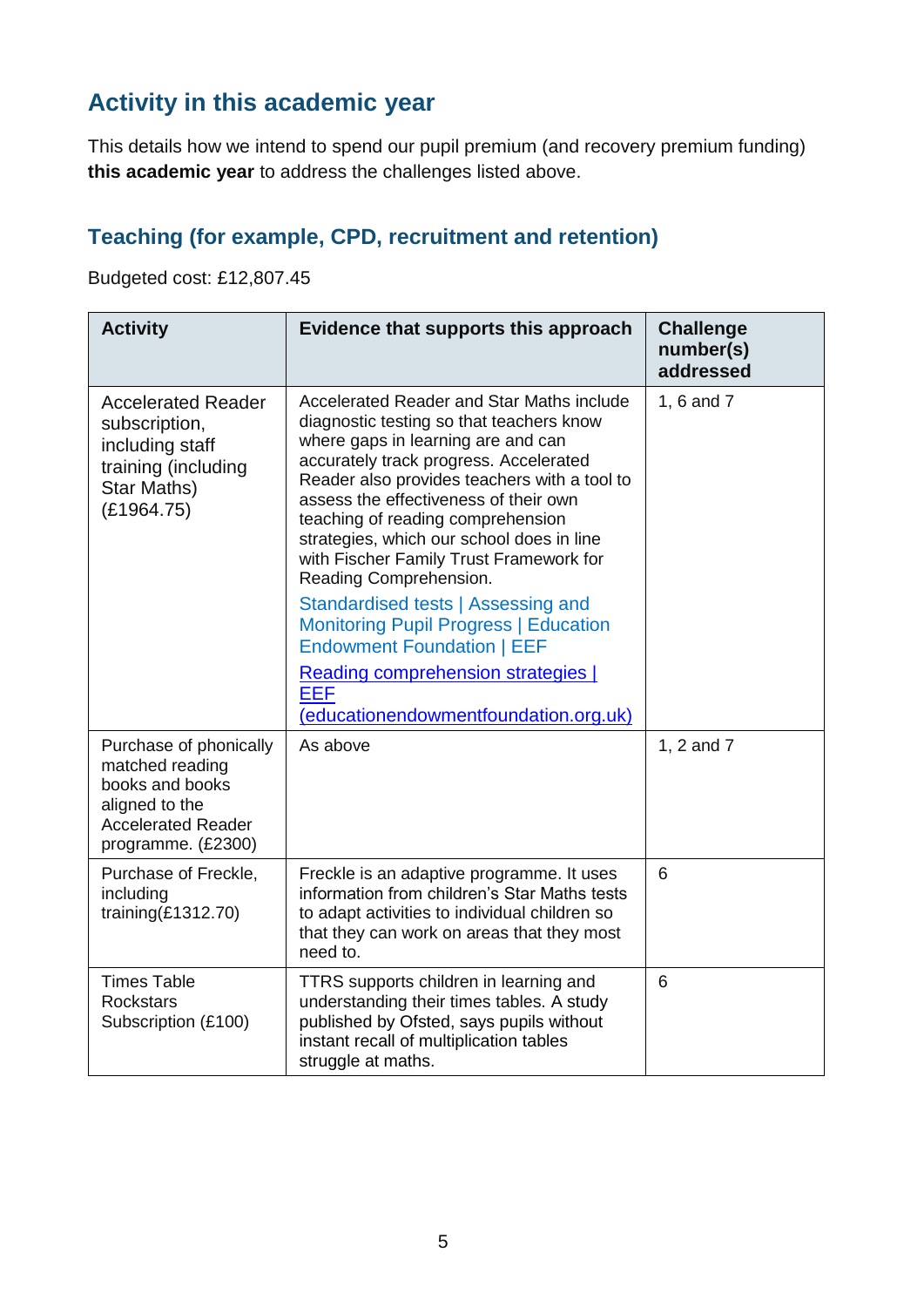| CPD: (£4,000)<br><b>Early Child</b><br>Development<br>To develop a<br>systematic approach<br>to quizzing of subjects<br>to diagnose gaps and<br>ensure learning is<br>secure.<br>To develop diagnostic<br>assessment of reading<br>fluency using multi-<br>dimensional reading<br>rubric<br>To explore ways of<br>making sure that<br>learning sticks and<br>use this to review<br>planning and activities<br>children are asked to<br>do.<br>Developing<br>vocabulary | Training for all staff so that they gain an<br>increased understanding of early child<br>development and how to ensure firm<br>foundations are in place so that all subject<br>areas have a secure basis on which to<br>build, including oracy, vocabulary<br>development, early reading, early maths<br>and movement development.<br>Systematic quizzing across all subjects<br>helps children to revisit learning and know<br>what they have remembered and what they<br>need to remember. This can also support<br>teaching to fill gaps. CPD to explore other<br>ways to ensure that learning sticks is key to<br>ensuring teaching is effective in ensuring<br>that children know and remember more.<br>Vocabulary development is essential in<br>ensuring that children understand the<br>spoken and written word. | 1,2,4,5,6 and 7 |
|------------------------------------------------------------------------------------------------------------------------------------------------------------------------------------------------------------------------------------------------------------------------------------------------------------------------------------------------------------------------------------------------------------------------------------------------------------------------|--------------------------------------------------------------------------------------------------------------------------------------------------------------------------------------------------------------------------------------------------------------------------------------------------------------------------------------------------------------------------------------------------------------------------------------------------------------------------------------------------------------------------------------------------------------------------------------------------------------------------------------------------------------------------------------------------------------------------------------------------------------------------------------------------------------------------|-----------------|
| <b>Read Write Inc</b><br>Spelling subscription<br>and resources (£1130)                                                                                                                                                                                                                                                                                                                                                                                                | Students benefit from direct, systematic<br>instruction that moves them along a<br>continuum from the easiest<br>sound/spelling patterns to the most<br>difficult. Instruction is most effective when<br>words with common features are grouped<br>together in the lessons. (Read Naturally Inc)                                                                                                                                                                                                                                                                                                                                                                                                                                                                                                                         | 5               |
| <b>Read Write Inc</b><br>subscription, training<br>and resources<br>(E2,000)                                                                                                                                                                                                                                                                                                                                                                                           | Fidelity to a synthetic phonics programme in<br>which all staff are trained is a vital part of<br>teaching children to be expert readers.                                                                                                                                                                                                                                                                                                                                                                                                                                                                                                                                                                                                                                                                                | 2, 7            |

## **Targeted academic support (for example, tutoring, one-to-one support structured interventions)**

Budgeted cost: £ £38, 082.55

| <b>Activity</b>                                                                                                                    | Evidence that supports this approach                                                                                                                                                                                                                        | <b>Challenge</b><br>number(s)<br>addressed |
|------------------------------------------------------------------------------------------------------------------------------------|-------------------------------------------------------------------------------------------------------------------------------------------------------------------------------------------------------------------------------------------------------------|--------------------------------------------|
| Teaching assistant<br>support to ensure<br>that children can<br>access:<br>-Small group work<br>-Intervention<br>-Some 1:1 tuition | EEF recognises that using teaching<br>assistants is effective where they do not<br>replace teachers but are deployed to<br>provide structured intervention. Making<br><b>Best Use of Teaching Assistants   EEF</b><br>(educationendowmentfoundation.org.uk) | 1,2,4,5,6 and 7                            |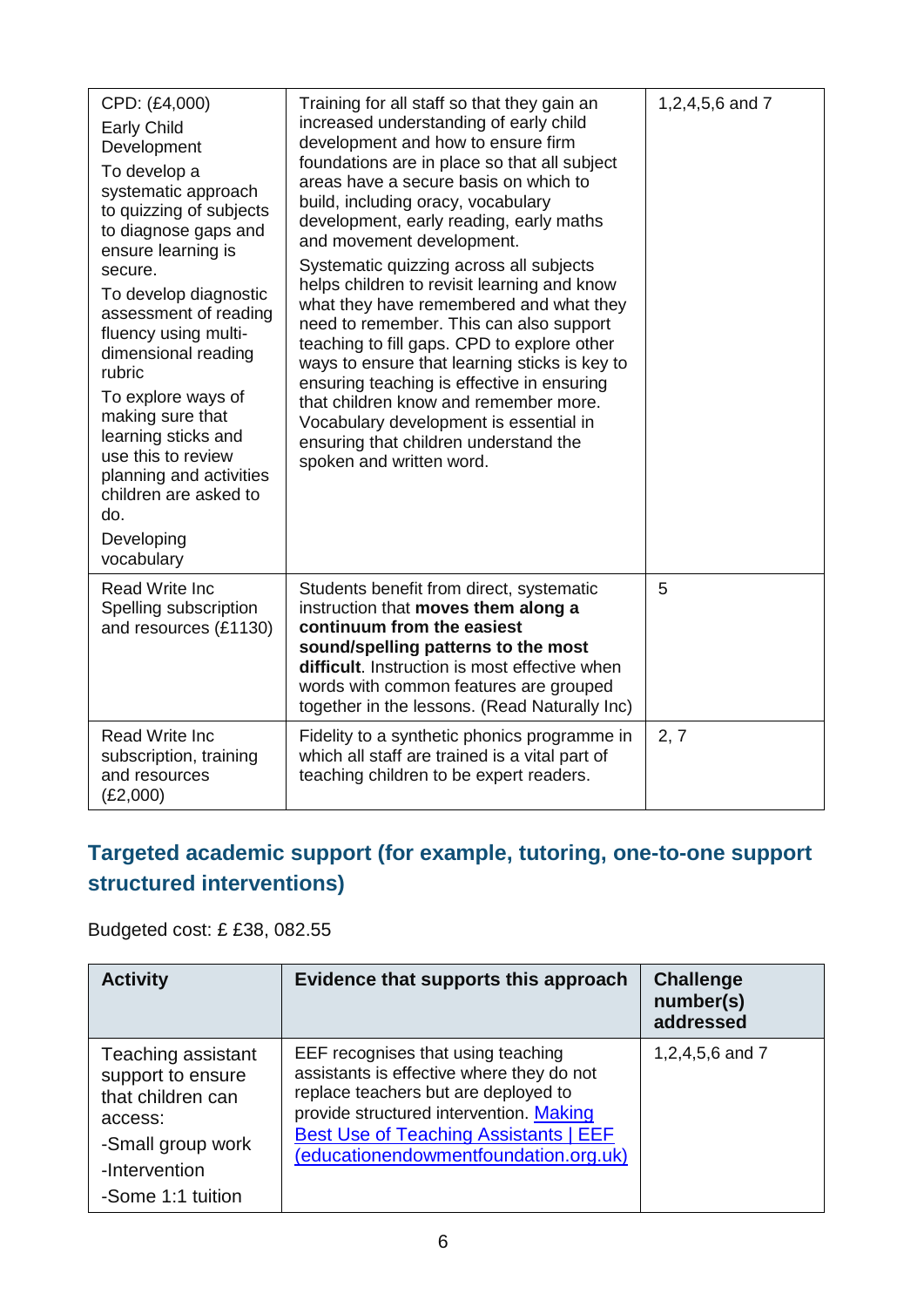#### **Wider strategies (for example, related to attendance, behaviour, wellbeing)**

Budgeted cost: £ *500*

| <b>Activity</b>                                                                                                                  | <b>Evidence that supports this</b><br>approach                                                                                                                                                                     | <b>Challenge</b><br>number(s)<br>addressed |
|----------------------------------------------------------------------------------------------------------------------------------|--------------------------------------------------------------------------------------------------------------------------------------------------------------------------------------------------------------------|--------------------------------------------|
| Implement<br>attendance escalation<br>and reward policies,<br>including working with<br>external agencies,<br>purchasing rewards | Clear policies including escalation of<br>actions and systematic rewards for both<br>children and their families raise the<br>profile of attendance and encourage<br>families to improve children's<br>attendance. | 3                                          |

# **Total budgeted cost: £51,390**